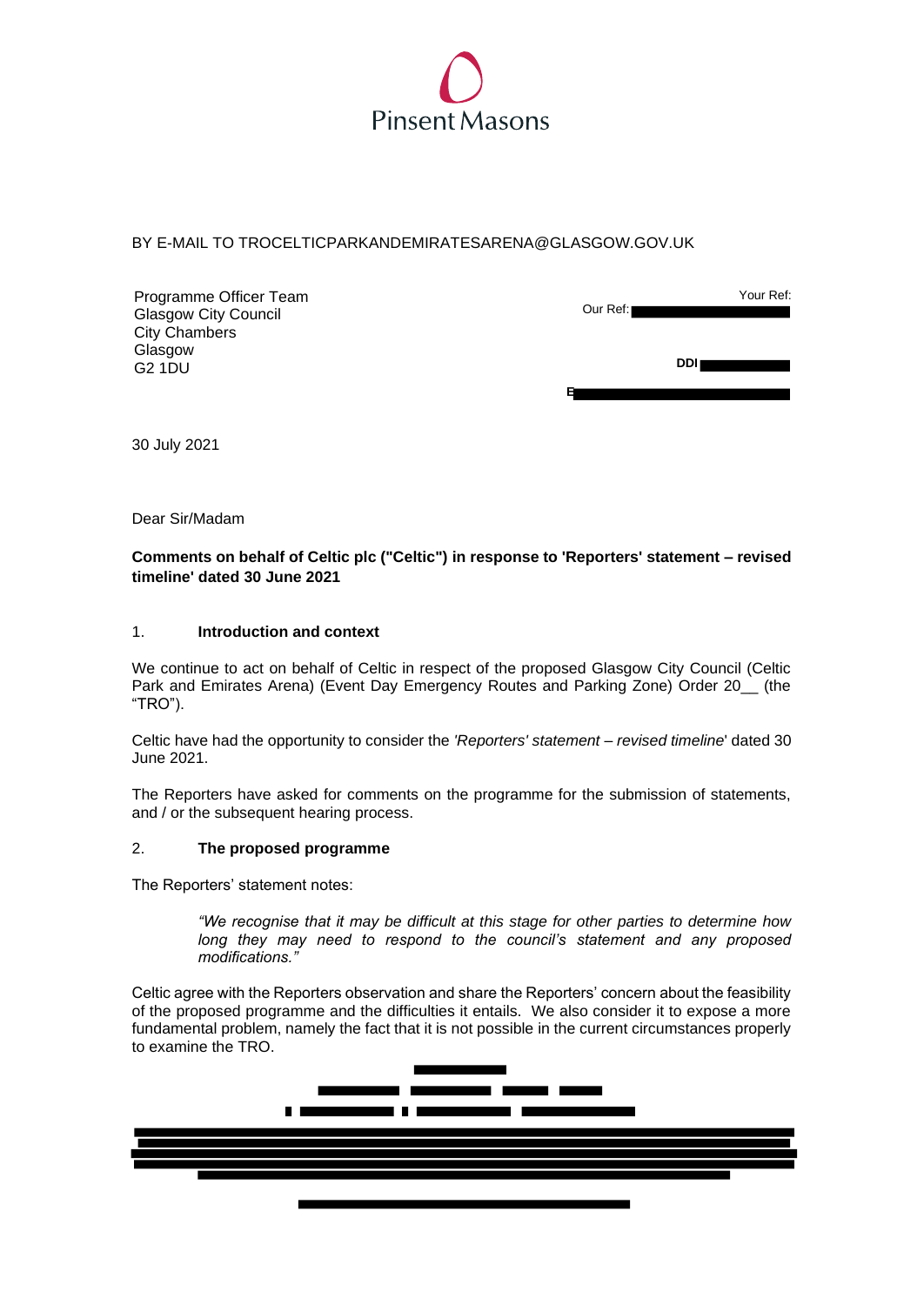The estimate of approximately two months for Celtic's statement cannot be assessed as reasonable and, given the circumstances, there is every likelihood that it will not be adequate. Subject to review when the Council statement is produced we suggest a period of **four months**.

Pre covid data cannot be relied upon as representative of the current or future position and the assessment of likely impact cannot be based on previous transport patterns or usage. It is likely to take some time before analysis can conclude when a settled position has or will be reached in terms of traffic patterns, public transport use and parking patterns. It is not suggested that a 4 month period will permit the necessary data to be secured or a settled position to be reached but it is likely to be necessary to review and respond to the Council's Statement given that the changed circumstances in which it is now promoting the order.

The difficultly of framing a suitable timetable in the current circumstances is a consequence of the more fundamental problem that it is not possible properly to examine the TRO or its impact in the current circumstances. So far as we are aware, the Council has not offered any explanation as to why it does consider the examination possible or appropriate in these circumstances. While long term transport use patterns, parking and public transport provision remain uncertain the Reporters simply cannot assess the issues either for or against the TRO. Further, parties cannot analyse impact or frame evidence when baseline conditions cannot yet be observed or measured.

This is not just an issue of identifying the appropriate procedure to deal with the situation but, rather, raises the basic ability to assess the relevant issues. It is unfair and prejudicial to parties including the time and cost commitment for the Council to insist that the procedure continue when it cannot properly achieve what it is intended in the proposed time frame.

Any issue or comment about procedure and timing should, therefore, be read without prejudice to our overall position that it is not appropriate for the examination to proceed at this time.

# 3. **The nature of the hearing**

Celtic have previously made comments on the suitability of a virtual hearing (see submission dated 21 January 2021). These are not repeated here but our experience remains that the preparation work for an entirely virtual process differs from an in-person hearing and the nature of the evidence, including maps, tables and schedules, will be difficult to share and communicate virtually. That issue is likely to impact disproportionately on unrepresented parties who wish to participate. Celtic remain willing to do what it can to assist the Reporters to identify whether a satisfactory virtual process can be achieved.

### 4. **Extensions available under The Local Authorities' Traffic Orders (Procedure)(Scotland) Regulations 1999 (the "Regulations")**

In the Council's email to the Reporters on 3 March 2021 they stated:

"*The Council officers have been in dialogue with the Scottish Government in relation to the timescales for making the proposed Orders under The Local Authorities' Traffic Orders (Procedure)(Scotland) Regulations 1999 ("the Procedure Regs"). Through this dialogue it has been clarified that there are actually 5 six monthly extensions permitted for making the Orders and not the 4 six monthly extensions as previously suggested. This means that the final deadline for making these Orders is actually around November 2022 rather than May 2022*."

In their statement – suspension of the hearing process to end of August 2021 dated 31 May 2021, the Reporters requested the Council:

"*to respond to the outstanding request for information on:* 

*….*